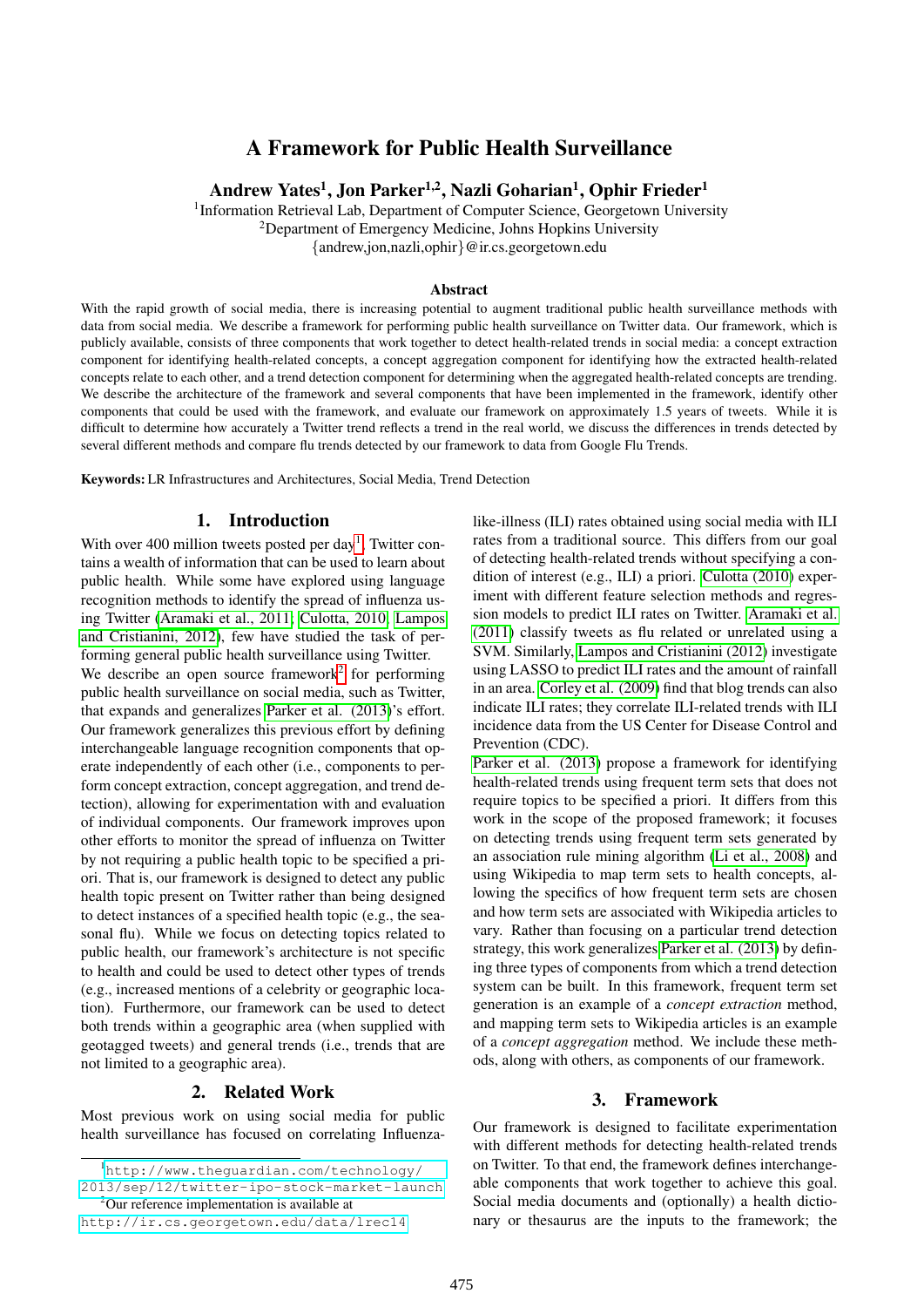framework outputs health-related trends supported by the input documents. The framework consists of three primary components:

- A concept extraction method responsible for identifying any health-related concepts (e.g., "sneezing") expressed in a social media document (e.g., a tweet). Concept extraction methods may use a health dictionary to determine what concepts should be detected.
- A concept aggregation method responsible for inferring the possible presence of trend-level concepts based on the concepts identified by the concept extraction method (e.g., if the "sneezing" and "itchy eyes" concepts are both present in a document, they might be combined to produce the "allergies" concept). Concept aggregation methods may use a health thesaurus to determine when two concepts are equivalent (e.g., "alopecia" and "hair loss").
- A trend detection method responsible to determine when, if ever, the trend-level concepts returned by the concept aggregation method are trending.

The framework's architecture is illustrated in Figure [1.](#page-1-0) The concept extraction method *(a)* identifies health-related concepts (e.g., "itchy eyes" or "allergies") expressed in the tweets provided as input *(b)*. Concepts are then associated with potential trend-level concepts (e.g., the "itchy eyes" concept may be a symptom of the "allergy" condition) by the concept aggregation method *(c)*. The concept aggregation method may choose to return some of its input concepts unaltered when they cannot or should not be mapped to a trend-level concept (e.g., if there is no trend-level concept to map a concept to, as with "influenza"). These trend-level concepts are then analyzed by the trend detection component *(d)* to determine if any trend-level concept is occurring more often than usual within a time period (e.g., if there is a high incidence of seasonal allergies). The trend detection component outputs trending health topics and time periods associated with them *(e)*.

Each component relies only on the previous component's output and method-specific inputs (e.g., a thesaurus or Wikipedia), allowing the components to easily be interchanged; each component's standard inputs and outputs are shown in Table [1.](#page-2-0) In the following sections, we describe each component in greater detail and identify methods that can potentially be used to perform each component's task. Subject to any applicable licensing restrictions, components will be continuously added, updated, and made available on our Website.

#### 3.1. Concept Extraction

### 3.1.1. Overview

The concept extraction method is responsible for identifying the health-related concepts expressed in each tweet. An example tweet and its concepts are shown in Figure [2.](#page-2-1) Concept extraction differs from traditional named entity recognition (NER) in that concepts do not need to consist of sequential terms as named entities traditionally do. Furthermore, we are concerned with identifying when concepts are



<span id="page-1-0"></span>Figure 1: System Architecture

expressed rather than with categorizing named entities in text (e.g., as a person or place). Figure 2 shows an example tweet where the terms "nose" and "and" separate "itchy" and "throat" in the "itchy throat" concept; the concept extraction method's task is to extract this "itchy nose" and "itchy throat" concepts from this tweet, not to categorize "itchy nose and throat" as a symptom.

The concept extraction method may optionally use a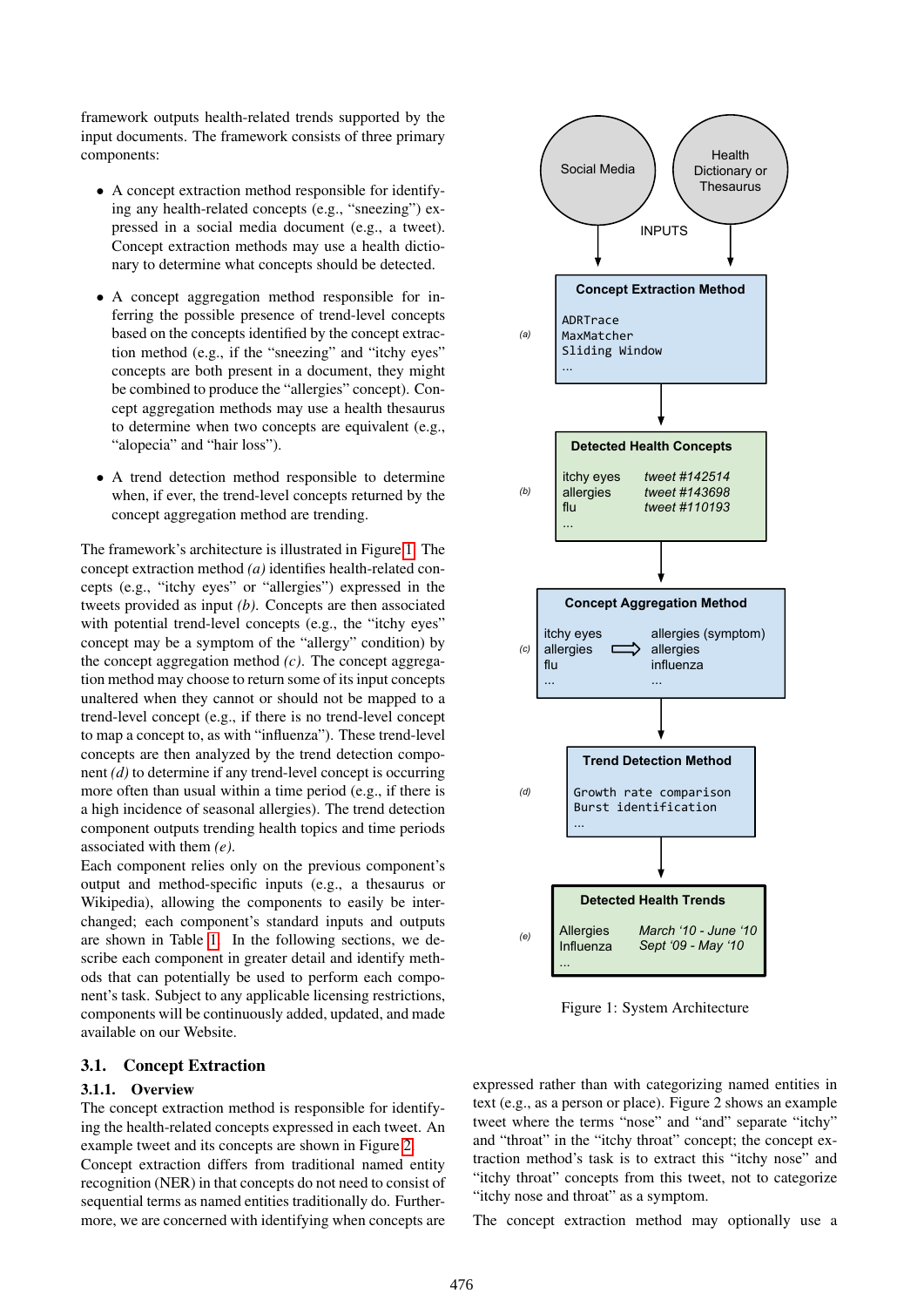| Component                 | Input(s)                                             | Output                               |  |
|---------------------------|------------------------------------------------------|--------------------------------------|--|
| <b>Concept Extraction</b> | Corpus file specifying document and metadata files   | A (concept, document id)             |  |
|                           | (Optional) Dictionary or the saurus                  | pair for each concept detected       |  |
| Concept Aggregation       | Concept pairs (from concept extraction)              | A (concept, document id)             |  |
|                           | (Optional) Thesaurus                                 | pair for each trend-level concept    |  |
|                           |                                                      | created from the input concepts      |  |
| <b>Trend Detection</b>    | Corpus file specifying document and metadata files   | The time periods each trend-level    |  |
|                           | Trend-level concept pairs (from concept aggregation) | concept is trending and the strength |  |
|                           |                                                      | of each trend                        |  |

<span id="page-2-0"></span>Table 1: Each component's standard inputs and outputs, as of version 2 of our framework's API. A full description of the latest version of our framework's API is available on our Website. Each input and output is a file in JSON format. Components may take additional method-specific inputs as needed.



<span id="page-2-1"></span>Figure 2: Concept extraction example

domain-specific dictionary or thesaurus to aide in the identification of relevant terms. In Figure [2,](#page-2-1) for example, a concept extraction method might identify the "itchy throat" concept by considering the dependency relations between health-related terms appearing in a dictionary (i.e., "itchy," "nose," and "throat").

# 3.1.2. Methods

Many concept extraction methods have been proposed that could be used with our framework. We focus on those methods designed to perform concept extraction in a health-related domain. ADRTrace [\(Yates and Gohar](#page-7-0)[ian, 2013\)](#page-7-0) extracts text matching lexical patterns (e.g., "pain in my leg" matches ' $\langle X \rangle$ in my  $\langle Y \rangle$ ") and associates them with concepts in a health thesaurus (e.g., "leg pain). [Parker et al. \(2013\)](#page-6-2) describe a system for detecting health-related Twitter trends that identifies frequent term sets that correspond with concepts. Though it is not labeled as such, the system's frequent term generation component performs concept extraction. The system avoids the need for a thesaurus by discarding tweets that are unrelated to health. The concept extraction component from this system is available in our framework as component.parker.concept extraction. As in [Parker et al. \(2013\)](#page-6-2), we require term sets to have a minimum support of 0.001, we generate frequent term sets over one month's worth of tweets at a time, and we discard those term sets from each month that did not occur more frequently than in the previous month.

[Leaman et al. \(2010\)](#page-6-5) use a bag-of-words sliding window to identify concepts present in a dictionary. Rather than matching terms against a dictionary directly, [Leaman et al. \(2010\)](#page-6-5) compute the Jaro–Winkler

[\(Winkler, 1990\)](#page-7-1) distance between terms in the window and in the dictionary. A bag-of-words sliding window method is available in our framework as component.thesaurus.sliding extraction; this method differs from [Leaman et al. \(2010\)](#page-6-5) in that it

performs exact matching between terms in the window and terms in the dictionary. MaxMatcher [\(Zhou et al., 2006\)](#page-7-2) identifies match candidates and then performs weighted partial matching between

the match candidates and a dictionary to identify expressed concepts. Match candidates are identified using rules designed for medical literature (e.g., a match candidate must "begin with a noun, number, or an adjective") that may not be appropriate for social media.

Traditional NER methods such as the Stanford Named Entity Recognizer [\(Finkel et al., 2005\)](#page-6-6) could likewise be used as concept aggregation methods, though the types of entities these methods detect are different from the concepts that are of interest for performing public health surveillance. NER could be used to detect other types of trends, however, such as a trending celebrity (i.e., an entity with the "PERSON" label).

# 3.2. Concept Aggregation

# 3.2.1. Overview

After a document's concepts have been extracted, the concept aggregation method attempts to map each concept with one or more trend-level concepts that it may be related to. The trend detection component's task is to identify trends in trend-level concepts, so the concept aggregation method should output concepts at the level of granularity desired for trends. The term trend-level concept is intentionally vague, as the type of concept being mapped to is specific to the use case. For public health surveillance, the concept aggregation method might map symptoms (e.g., "itchy eyes" and "cough") to one or more health conditions associated with the symptoms ("allergies").

The concept aggregation method's output may differentiate between mentions of a health condition and mentions of a concept that may be a symptom of a health condition. This allows the trend detection method to weight mentions of a health condition (e.g., "allergies") more highly than mentions of a symptom (e.g., "itchy eyes," which may be a symptom of "allergies" and, thus, could be labeled "allergies symptom" by the concept aggregation method).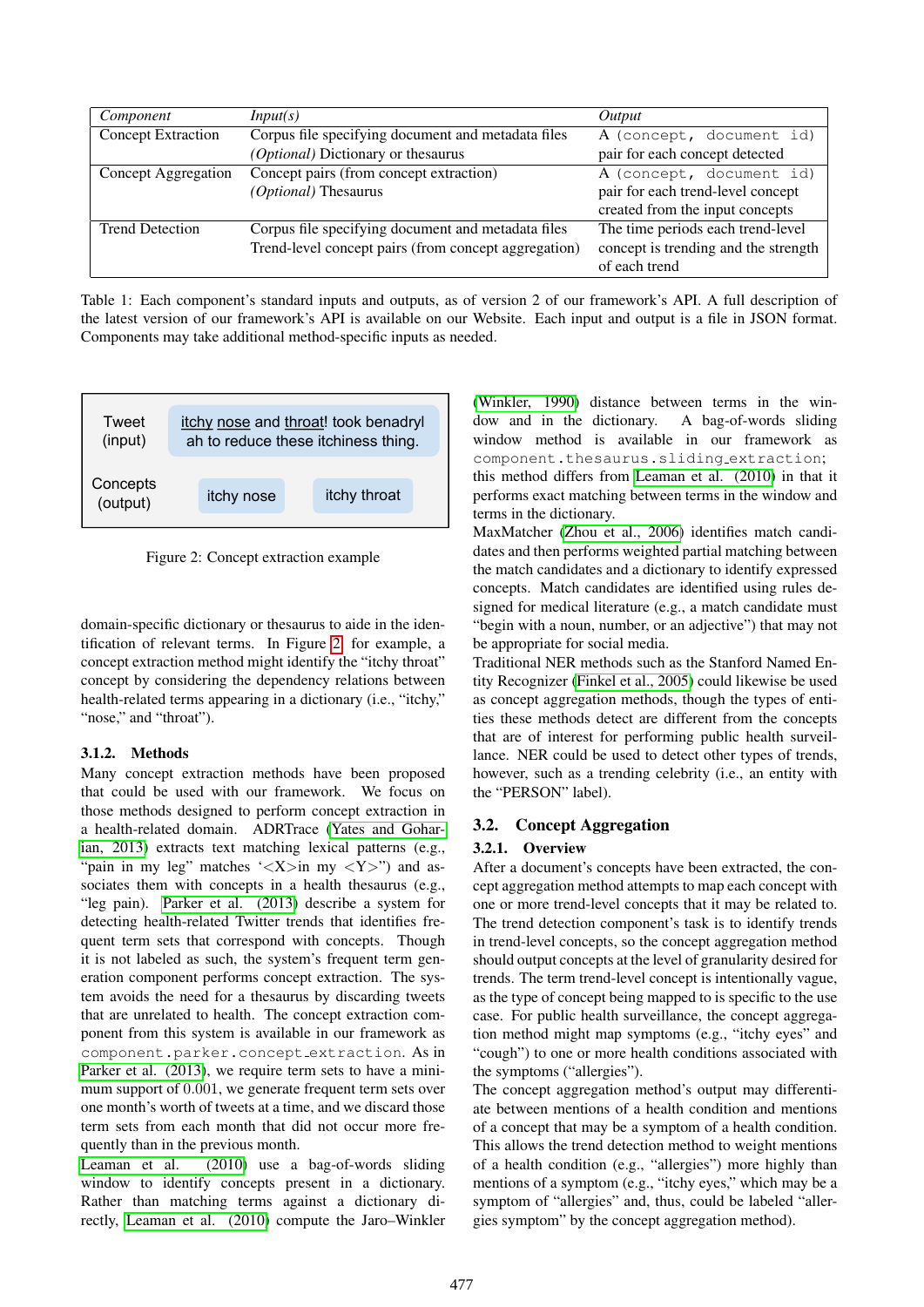In some domains the concept aggregation component might simply map synonymous concepts to a canonical concept (e.g., mapping different forms of a celebrity's name to the same term).

### 3.2.2. Methods

Many concept aggregation methods have been proposed in various domains. As part of their system for detecting health-related trends, [Parker et al. \(2013\)](#page-6-2) use information retrieval methods to match concepts (e.g., "itchy eyes" and "sneezing") against health-related Wikipedia articles describing the condition they may be symptoms of (e.g., "allergies"). This method is available in our framework as component.parker.concept aggregation.

Concept aggregation can be viewed as a disambiguation task in which concepts are disambiguated by being associated with Wikipedia pages (i.e., "Wikification"). Many Wikification methods have been proposed. [Han](#page-6-7) [and Zhao \(2009\)](#page-6-7) considers a semantic network derived from Wikipedia when calculating similarity. [Ratinov et](#page-6-8) [al. \(2011\)](#page-6-8) propose a system that considers both local and global disambiguation factors when performing Wikification. [Cheng and Roth \(2013\)](#page-6-9) improve Wikification's performance by considering the relations between concepts. Finally, [Spitkovsky and Chang \(2012\)](#page-7-3) use the conditional probabilities of terms in Wikipedia pages' anchor text to associate text with Wikipedia articles.

Alternatively, a domain-specific ontology such as the Unified Medical Language System's semantic network [\(Bodenreider, 2004\)](#page-5-1) may be used in place of Wikipedia-based methods. A thesaurus look-up method is available in our framework as component.thesaurus.concept\_aggregation; the method takes a thesaurus as input and maps each concept to one or more matching entries in the thesaurus.

# 3.3. Trend Detection

# 3.3.1. Overview

After each tweet is associated with zero or more trendlevel concepts, the trend detection method is responsible for identifying health topics that are occurring more often than usual (i.e., trending) within a time period. For example, the system shown in Figure [1](#page-1-0) detects an increased incidence of allergies between March and June 2010, and an increased incidence of the flu between September 2009 and May 2010. These dates correspond with seasonal allergies and flu season, respectively. The trend detection method may take a unit of time to consider as a parameter (i.e., daily or weekly trends) or the unit of time may be determined by the method.

The trend detection method outputs a list of time periods each topic is trending and the trend strength associated with each time period. The trend detection method is responsible for choosing granularity of the time periods. Similarly, the trends' level of granularity is specific to the method used; continuous strengths are the most informative, but a method could output a boolean strength if desired (i.e., mark each time period as "trending" or "not trending").

### 3.3.2. Methods

Many trend detection methods exist. [\(Parker et al.,](#page-6-2) [2013\)](#page-6-2) determine whether a concept is trending by comparing the concept's frequency between two time periods. This method is available in our framework as component.parker.trend detection.

[Fisichella et al. \(2010\)](#page-6-10) propose a formula for identifying "bursty periods" (i.e., periods during which a concept is trending). [Ihler et al. \(2006\)](#page-6-11) use a Poisson process model to detect events; we provide a similar method as component.trend detection.poisson process. We provide three methods for detecting trends at the daily, weekly, or monthly level in component.trend\_detection.simple\_

{daily,weekly,monthly}, which always mark a concept as trending and combine concept occurrences over a time period.

# 4. Results

To illustrate the utility and flexibility of our framework, we compare health trends detected using a variety of different components on a Twitter corpus (described in section [4.2.\)](#page-3-0). The methods we use in our experiments and their parameters are shown in Table [2.](#page-5-2) The health-related thesaurus that we use with the components that require a dictionary or thesaurus (i.e., thesaurus.sliding extraction and thesaurus.concept aggregation) is described in section [4.1..](#page-3-1) It is often difficult to determine how accurate a detected trend is because of the lack of detailed data about the trending concept's actual incidence. For this reason we focus on two trends that are easier to validate: seasonal allergies and the flu. We investigate the differences in trends detected for these concepts when the concept extraction, concept aggregation, and trend detection components are varied.

# <span id="page-3-1"></span>4.1. Thesaurus

We use the MedSyn thesaurus [\(Yates and Goharian, 2013\)](#page-7-0) with the components that require a dictionary or thesaurus. MedSyn is derived from UMLS, the Unified Medical Language System [\(Bodenreider, 2004\)](#page-5-1); it eliminates many concepts in UMLS that are only tangentially health-related. MedSyn consists of both lay terms (e.g., "joint pain") and expert medical terms (e.g., "arthralgia") related to medical symptoms, common conditions, and adverse drug reactions (e.g., "sore throat," "flu," "hair loss"). While we cannot distribute MedSyn directly due to the terms of our UMLS license, instructions on re-creating it from a copy of UMLS are available in [Yates and Goharian \(2013\)](#page-7-0); UMLS licenses may be obtained free of charge from the US National Library of Medicine in many countries. Additionally, domain-specific thesaurus construction and synonym discovery techniques [\(Alfonseca et al., 2005;](#page-5-3) [McCrae and](#page-6-12) [Collier, 2008;](#page-6-12) [Pantel et al., 2009;](#page-6-13) [Yates et al., 2014\)](#page-7-4) could be used to extend MedSyn or to create a new thesaurus specialized for a particular domain.

# <span id="page-3-0"></span>4.2. Corpus

Our Twitter corpus consists of health-related tweets extracted from tweets collected from the public Twitter API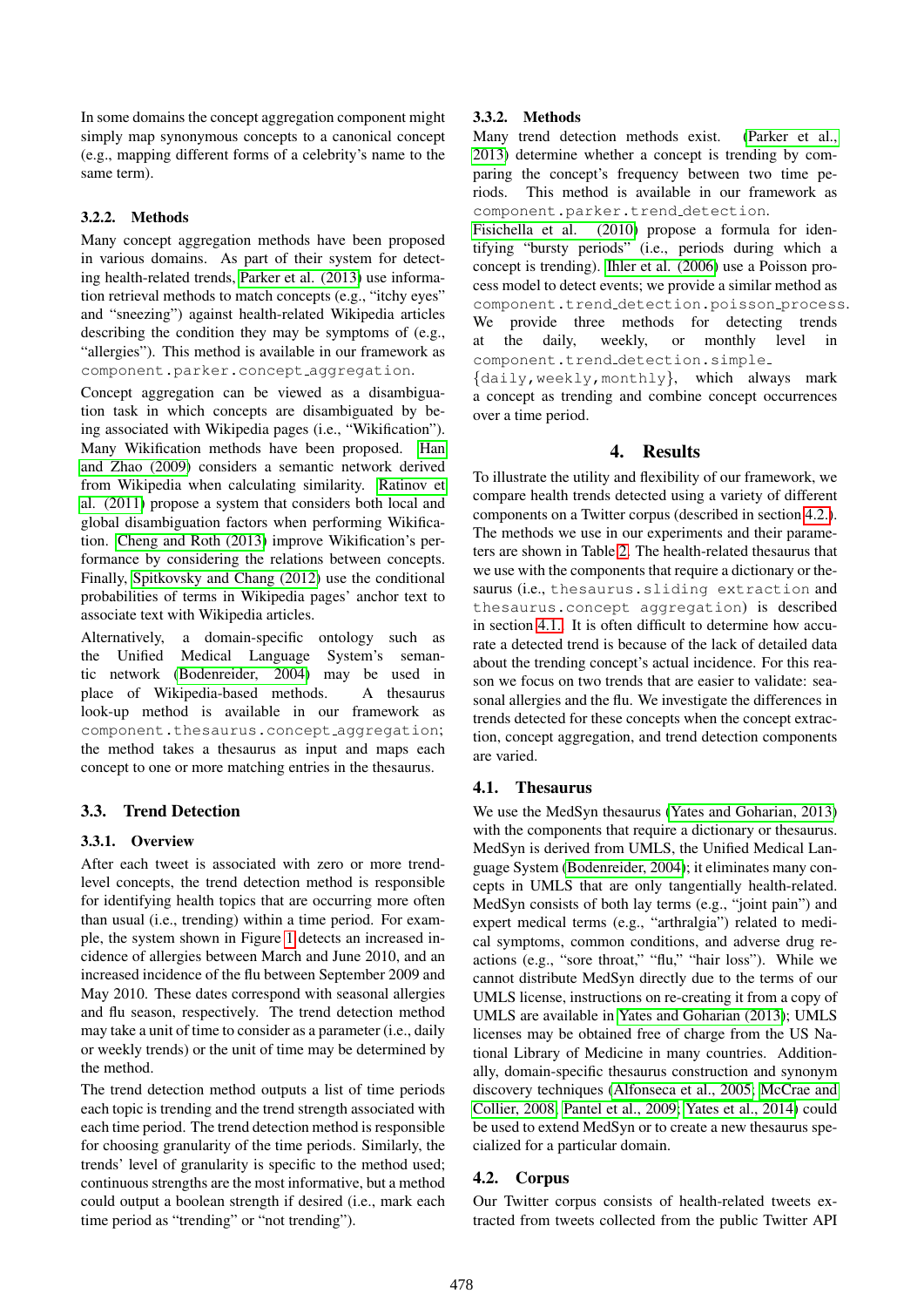feed between June 2009 and November 2010. We use only health-related tweets because one of our concept extraction methods, [Parker et al. \(2013\)](#page-6-2), does not perform any filtering; it requires health-related tweets as input. The thesaurus.sliding extraction concept extraction method does not require its input to be health-related because it uses a dictionary to identify health-related concepts. The tweets in our corpus were filtered using the filtering methodology and SVM described in [Paul and Dredze](#page-6-14) [\(2010\)](#page-6-14), which reduced the corpus from 2 billion tweets to 1.6 million health-related tweets. While Twitter's terms of service prevent us from directly distributing our corpus, the data needed to retrieve the tweets in our corpus and repro-duce our results are available on our Website<sup>[3](#page-4-0)</sup>, including:

- The list of all tweet ids in the 2 billion tweet collection. This can be used to retrieve the tweets using Twitter's API, though Twitter's rate limits admittedly make this a time consuming process.
- The list of all tweet ids contained in the 1.6 million health-related tweet subset.
- The output of our concept aggregation methods, which can be used as input for a trend detection method to detect trends in the health-related tweets. This allows other researchers to experiment with different trend detection methods without acquiring any tweets or a thesaurus.

#### 4.3. Allergies

We first investigate trends related to the "Allergy" concept, which should be less prevalent during the winter when less pollen is in the air. The trends detected by two method configurations on a monthly basis are shown in Figure [3.](#page-4-1) The y-axis shows the strength of the detected trend normalized by the maximum strength returned by each configuration. The concept extraction and concept aggregation method configurations that are not shown (i.e., *Term Sets + Wiki* and *Term Sets + Thesaurus*) behaved similarly to *Sliding Window + Thesaurus*. All four configurations show a decline in winter 2009 before peaking in May 2010; *Sliding Window + Wiki* declines less in the winter, however, and stays at roughly the same level for much of the time between September 2009 and March 2010. Furthermore, all four configurations detect a similar increase in October 2010, but show different declines in October 2009. The trends detected on a weekly basis are shown in Figure [4.](#page-4-2) While both method configurations exhibited similar behavior over summer 2010 when viewed at the month level, they differ in June 2010 when viewed at the week level. It is impossible to determine which configuration is more accurate without more detailed information on the actual incidence of seasonal allergies in 2009-2010, but this result illustrates our framework's utility as a tool for hypothesis generation. is our results are available on our Website', including:<br>
This is an he used to retrieve the tweets using Twitter's<br>
This can he used to retrieve the tweets using Twitter's<br>
API, though Twitter's retro limits admittedly m

#### 4.4. Flu

The seasonal flu is a useful benchmark for public health surveillance methods because flu incidence data are available from several sources, such as from Google Flu Trends



<span id="page-4-1"></span>Figure 3: Trends related to the "Allergy" concept identified using monthly trend detection. Both method configurations exhibit similar behavior in summer 2010, but show different declines in winter 2009.



<span id="page-4-2"></span>Figure 4: Trends related to the "Allergy" concept identified using weekly trend detection. While both configurations exhibited similar monthly trends over summer 2010, the weekly trends differ.

[\(Ginsberg et al., 2009\)](#page-6-15) and the US Center for Disease Control and Prevention (CDC). Existing public health surveillance systems such as HealthMap [\(Brownstein et al., 2008\)](#page-6-16), a system that monitors reports of disease outbreaks, also often have flu incidence data. To investigate how closely the different method configurations in Table [2](#page-5-2) match Google Flu Trends, we detect trends related to the "Influenza" concept and compare them to Google Flu Trends. The trends detected by our method configurations are shown in Figure [5;](#page-5-4) the trends detected by Google Flu Trends are shown in Figure [6.](#page-6-17) The *Sliding Window + Wiki* configuration differs substantially from both the three other configurations and Google Flu Trends, indicating that this method config-

<span id="page-4-0"></span>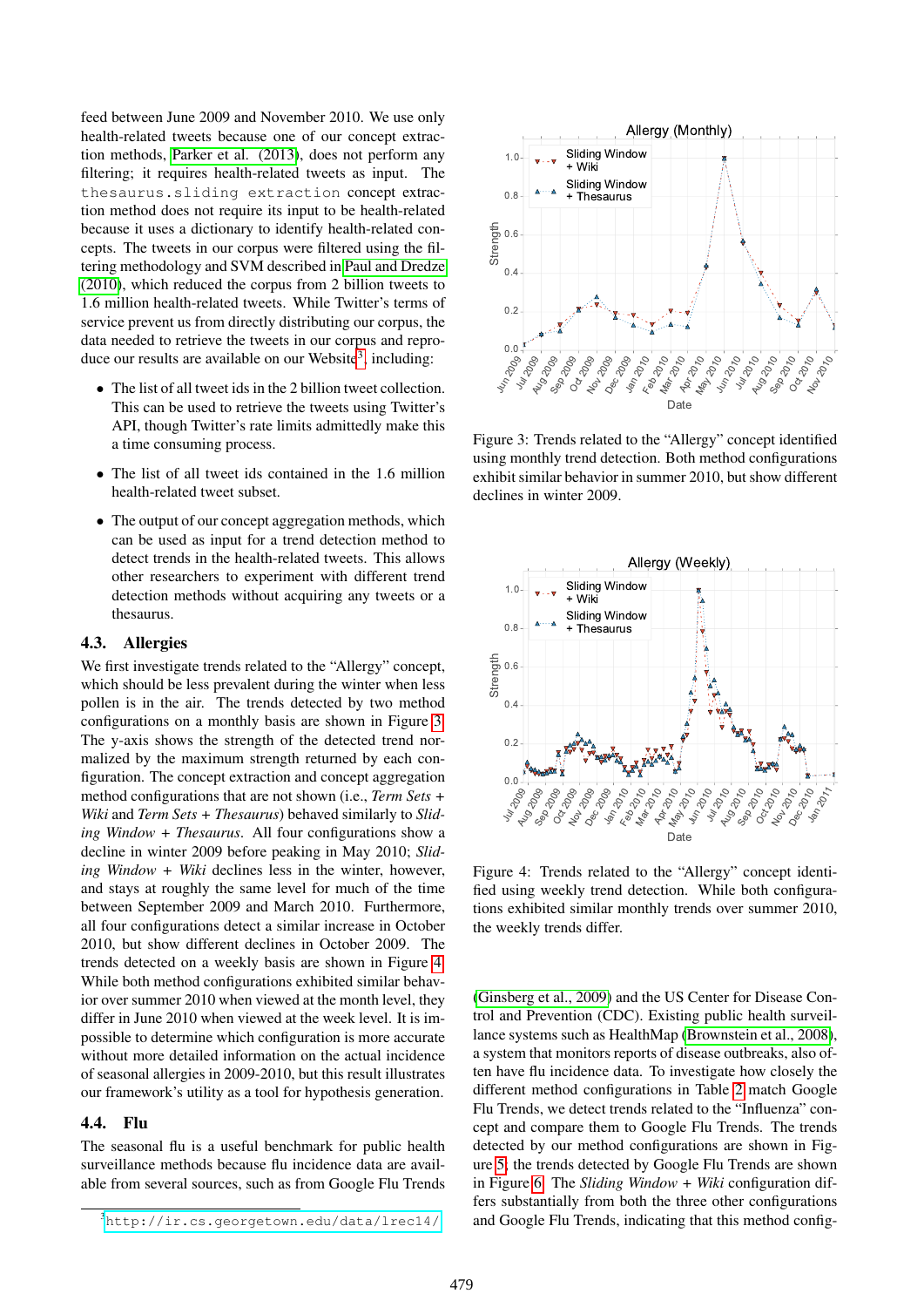| Component                 | Method                         | Abbreviation     | Parameters                  |
|---------------------------|--------------------------------|------------------|-----------------------------|
| <b>Concept Extraction</b> | parker.concept_extraction      | <b>Term Sets</b> | Minimum growth rate: 1.5    |
|                           |                                |                  | Minimum support: 0.001      |
| <b>Concept Extraction</b> | thesaurus.sliding_extraction   | Sliding Window   | Window size: 5 terms        |
|                           |                                |                  | Dictionary: terms in MedSyn |
| Concept Aggregation       | parker.concept_aggregation     | Wiki             | Max. trend-level concepts   |
|                           |                                |                  | mapped to each concept: 10  |
|                           |                                |                  | Max. WP pages returned: 50  |
| Concept Aggregation       | thesaurus.concept_aggregation  | <b>Thesaurus</b> | Matching algorithm: Attempt |
|                           |                                |                  | to match entire concept     |
|                           |                                |                  | term against thesaurus. If  |
|                           |                                |                  | nothing matches, match      |
|                           |                                |                  | each term within concept.   |
|                           |                                |                  | Thesaurus: MedSyn           |
| <b>Trend Detection</b>    | trend_detection.simple_weekly  | Weekly           |                             |
| <b>Trend Detection</b>    | trend_detection.simple_monthly | Monthly          |                             |

<span id="page-5-2"></span>Table 2: Components and methods

uration is a poor indicator of the seasonal flu. Both Google Flu Trends and the three similar configurations peak around October 2009, which suggests these three configurations are correctly identifying seasonal flu trends. *Term Sets + Wiki* and *Term Sets + Thesaurus* behave almost identically, illustrating that the *Wiki* and *Thesaurus* concept aggregation methods are almost equivalent in this case. These two configurations differ slightly from *Sliding Window + Thesaurus*, but exhibit the same general trends.

While three of our configurations detected similar trends to Google Flu Trends, our configurations appear to detect a spike in November 2009, whereas Google Flu Trends' spike appears to be in late October 2009. We identified flu trends at a weekly level to investigate this discrepancy (shown in Figure [7\)](#page-6-18). When our configurations' trends are viewed at the weekly level, the three similar configurations spike in late November 2009; this differs from the trend identified by Google Flu Trends, which begins to decline in early November 2009.

#### 5. Conclusions

We have described an open source framework for detecting public health topics on social media, such as Twitter, that generalizes previous health trend detection efforts. Our framework consists of three independent components that perform concept extraction, concept aggregation, and trend detection. Our results in section 3 illustrate that, while a component can perform its task using many different methods, it is often difficult to compare a method's performance against real-world health trends. Furthermore, each different method may generate different hypotheses, and the methods used by the framework can be easily changed. Given this and the difficulty of obtaining real world trends, we envision our framework to be used primarily as a hypothesis generation tool. the trends at weekly level to investigate this discrepancy<br>
(shown in Figure 7). When our configurations 'tends are<br>
viewed at the weekly level, the three similar configurations<br>
spike in late November 2009; this differs

#### 6. Acknowledgments

This work was partially supported by the US National Sci-



<span id="page-5-4"></span>Figure 5: Trends related to the "Influenza" concept identified using monthly trend detection. Three of the four configurations exhibit similar behavior, but all vary slightly.

#### 7. References

- <span id="page-5-3"></span>Alfonseca, E., Castells, P., and Ruiz, M. (2005). Using context-window overlapping in synonym discovery and ontology extension. In *Proceedings of the International Conference on Recent Advances in Natural Language Processing (RANLP '05)*, number Lyons 61.
- <span id="page-5-0"></span>Aramaki, E., Maskawa, S., and Morita, M. (2011). Twitter catches the flu: Detecting influenza epidemics using twitter. In *Proceedings of the Conference on Empirical Methods in Natural Language Processing*, EMNLP '11, pages 1568–1576, Stroudsburg, PA, USA. Association for Computational Linguistics.
- <span id="page-5-1"></span>Bodenreider, O. (2004). The Unified Medical Language System (UMLS): integrating biomedical terminology. *Nucleic acids research*, 32(Database issue):D267–70, January.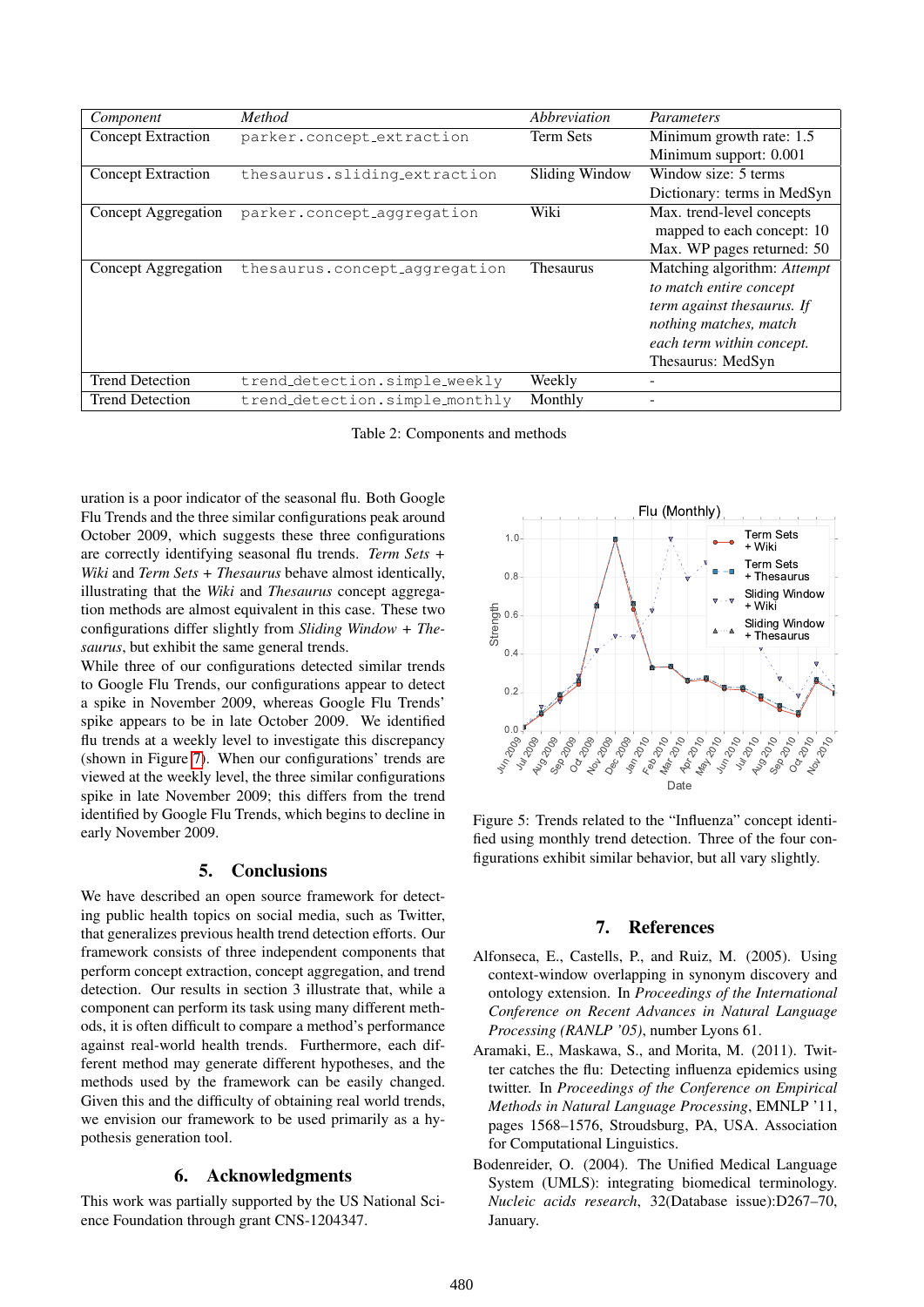

<span id="page-6-17"></span>Figure 6: Estimated weekly flu cases for the United States in June 2009 – November 2010. *Data Source: Google Flu Trends (*<http://www.google.org/flutrends>*)*



<span id="page-6-18"></span>Figure 7: Trends related to the "Influenza" concept identified using weekly trend detection. Three of the method configurations spike in late November 2009, whereas Google Flu Trends spikes in late October 2009.

- <span id="page-6-16"></span>Brownstein, J. S., Freifeld, C. C., Reis, B. Y., and Mandl, K. D. (2008). Surveillance sans frontires: Internetbased emerging infectious disease intelligence and the healthmap project. *PLoS Med*, 5(7):e151, 07.
- <span id="page-6-9"></span>Cheng, X. and Roth, D. (2013). Relational Inference for Wikification. In *Proceedings of the 2013 Conference on Empirical Methods in Natural Language Processing (RANLP '13)*.
- <span id="page-6-3"></span>Corley, C., Mikler, A., Singh, K., and Cook, D. (2009). Monitoring Influenza Trends through Mining Social Media. In *Proceedings of the International Conference on Bioinformatics Computational Biology (ICBCB '09)*.
- <span id="page-6-0"></span>Culotta, A. (2010). Towards detecting influenza epidemics by analyzing Twitter messages. In *Proceedings of the*

*First Workshop on Social Media Analytics (SOMA '10)*, pages 115–122.

- <span id="page-6-6"></span>Finkel, J. R., Grenager, T., and Manning, C. (2005). Incorporating Non-local Information into Information Extraction Systems by Gibbs Sampling. In *Proceedings of the 43rd Annual Meeting on Association for Computational Linguistics (ACL '05)*, number 1995.
- <span id="page-6-10"></span>Fisichella, M., Stewart, A., Denecke, K., and Nejdl, W. (2010). Unsupervised public health event detection for epidemic intelligence. In *Proceedings of the 19th ACM international conference on Information and knowledge management - CIKM '10*, page 1881, October.
- <span id="page-6-15"></span>Ginsberg, J., Mohebbi, M., Patel, R., Brammer, L., Smolinski, M., and Brilliant, L. (2009). Detecting influenza epidemics using search engine query data. *Nature*, 457:1012–1014. doi:10.1038/nature07634.
- <span id="page-6-7"></span>Han, X. and Zhao, J. (2009). Named entity disambiguation by leveraging wikipedia semantic knowledge. In *Proceedings of the 18th ACM Conference on Information and Knowledge Management*, CIKM '09, pages 215– 224, New York, NY, USA. ACM.
- <span id="page-6-11"></span>Ihler, A., Hutchins, J., and Smyth, P. (2006). Adaptive event detection with time-varying poisson processes. In *Proceedings of the 12th ACM SIGKDD International Conference on Knowledge Discovery and Data Mining*, KDD '06, pages 207–216, New York, NY, USA. ACM.
- <span id="page-6-1"></span>Lampos, V. and Cristianini, N. (2012). Nowcasting events from the social web with statistical learning. *ACM Trans. Intell. Syst. Technol.*, 3(4):72:1–72:22, September.
- <span id="page-6-5"></span>Leaman, R., Wojtulewicz, L., Sullivan, R., Skariah, A., Yang, J., and Gonzalez, G. (2010). Towards Internet-Age Pharmacovigilance: Extracting Adverse Drug Reactions from User Posts to Health-Related Social Networks. In *Proceedings of the 2010 Workshop on Biomedical Natural Language Processing (BioNLP'10)*, number July, pages 117–125.
- <span id="page-6-4"></span>Li, H., Wang, Y., Zhang, D., Zhang, M., and Chang, E. Y. (2008). Pfp: Parallel fp-growth for query recommendation. In *Proceedings of the 2008 ACM Conference on Recommender Systems*, RecSys '08, pages 107–114, New York, NY, USA. ACM.
- <span id="page-6-12"></span>McCrae, J. and Collier, N. (2008). Synonym set extraction from the biomedical literature by lexical pattern discovery. *BMC bioinformatics*, 9, January.
- <span id="page-6-13"></span>Pantel, P., Crestan, E., Borkovsky, A., Popescu, A.-m., and Vyas, V. (2009). Web-Scale Distributional Similarity and Entity Set Expansion. In *Proceedings of the 2009 Conference on Empirical Methods in Natural Language Processing: Volume 2 - Volume 2 (EMNNLP '09)*, number August.
- <span id="page-6-2"></span>Parker, J., Wei, Y., Yates, A., Frieder, O., and Goharian, N. (2013). A Framework for Detecting Public Health Trends with Twitter. In *Proceedings of the IEEE/ACM International Conference on Advances in Social Network Analysis and Mining (ASONAM'13)*.
- <span id="page-6-14"></span>Paul, M. J. and Dredze, M. (2010). A Model for Mining Public Health Topics from Twitter. Technical Report May 2009.
- <span id="page-6-8"></span>Ratinov, L., Roth, D., Downey, D., and Anderson, M.